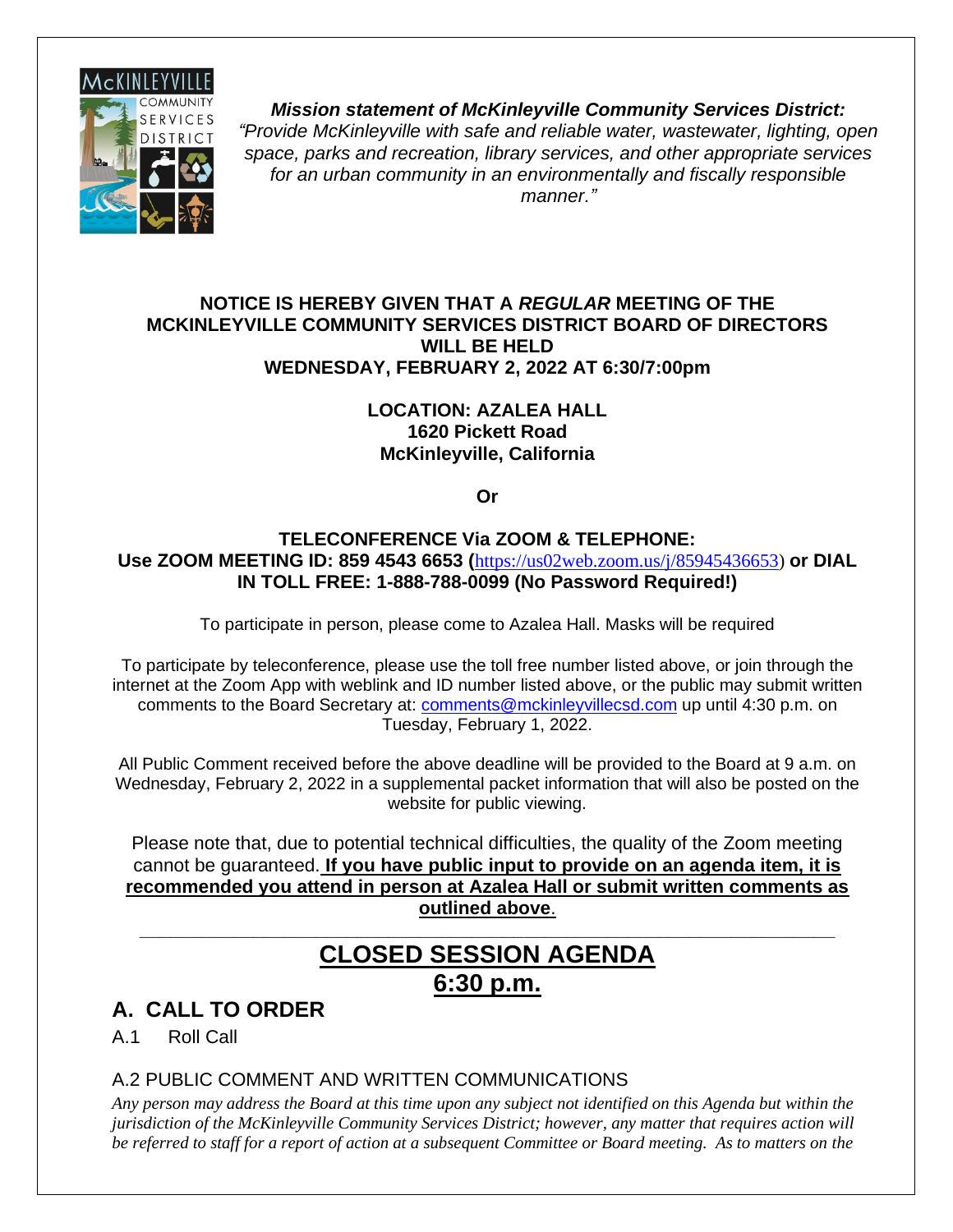*agenda, an opportunity will be given to address the Board when the matter is considered. Comments are limited to 3 minutes. Letters should be used for complex issues.*

#### A.3 Closed Session Discussion

*At any time during the regular session, the Board may adjourn to closed session to consider existing or anticipated litigation, liability claims, real property negotiations, license and permit determinations, threats to security, public employee appointments, personnel matters, evaluations and discipline, labor negotiations, or to discuss with legal counsel matters within the attorney-client privilege.*

CONFERENCE WITH LEGAL COUNSEL—ANTICIPATED LITIGATION (Gov. Code section 54956.9(d)(2).): (One (1) Case).

## **REGULAR AGENDA 7:00 p.m.**

### **A. CALL TO ORDER**

A.1 Report out from Closed Session

A.2 Roll Call

A.3 Pledge of Allegiance

#### A.4 Additions to the Agenda

*Items may be added to the Agenda in accordance with Section 54954.2(b)(2) of the Government Code (Brown Act), upon a determination by two-thirds vote of the members of the legislative body present at the time of the meeting, or, if less than two-thirds of the members are present, a unanimous vote of those members present, that there is a need to take immediate action and that the need for action came to the attention of the McKinleyville Community Services District after the Agenda was posted.* 

A.5 Approval of the Agenda

### **B. PUBLIC HEARINGS**

*These are items of a Quasi-Judicial or Legislative nature. Public comments relevant to these proceedings are invited*.

### **NO PUBLIC HEARING SCHEDULED**

### **C. PUBLIC COMMENT AND WRITTEN COMMUNICATIONS**

*Any person may address the Board at this time upon any subject not identified on this Agenda but within the jurisdiction of the McKinleyville Community Services District; however, any matter that requires action will be referred to staff for a report of action at a subsequent Committee or Board meeting. As to matters on the agenda, an opportunity will be given to address the Board when the matter is considered. Comments are limited to 3 minutes. Letters should be used for complex issues.*

## **D. CONSENT CALENDAR**

*Consent Calendar items are expected to be routine and non-controversial, to be acted upon by the Board of Directors at one time without discussion. If any Board member, staff member, or interested person requests*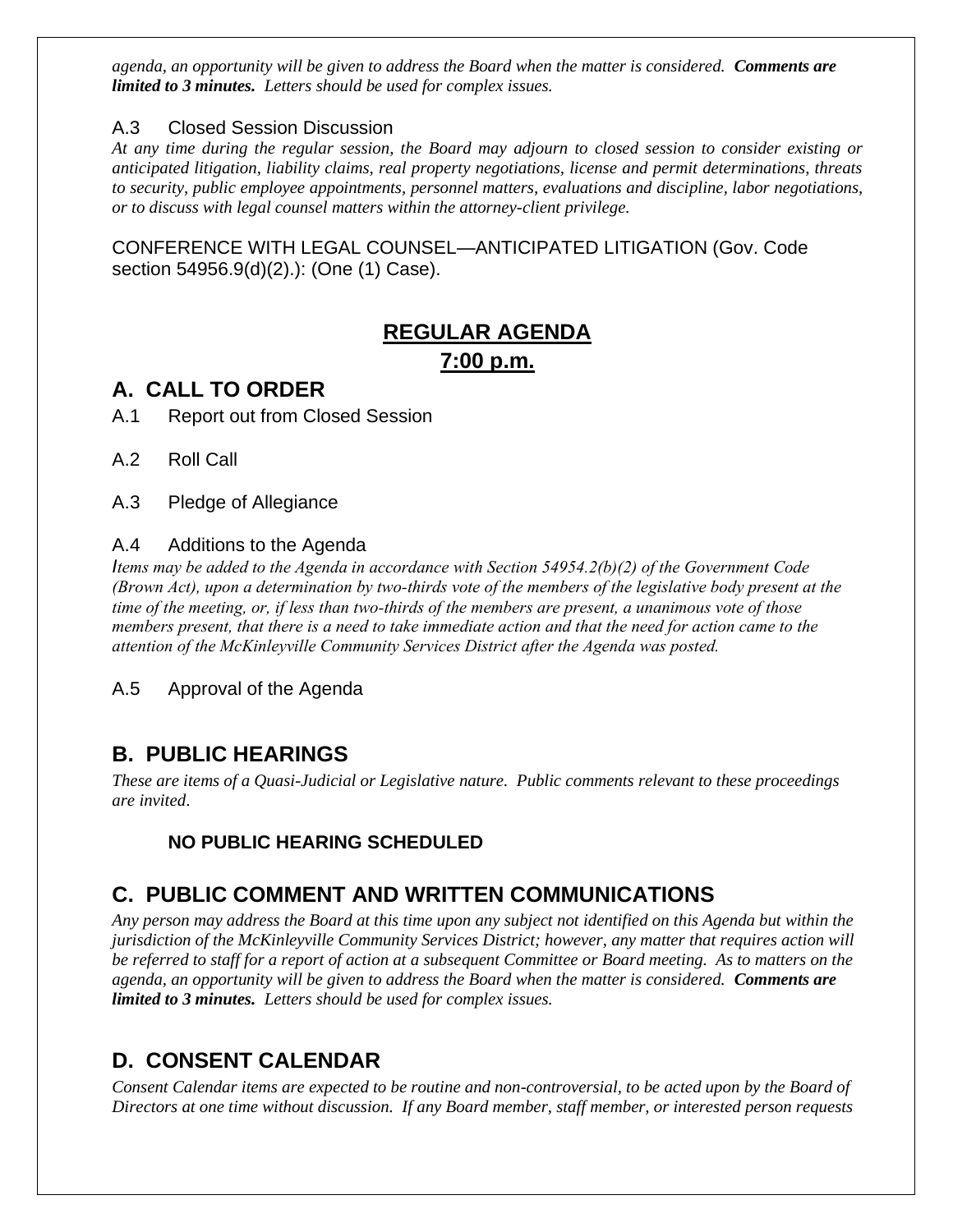*that an item be removed from the Consent Calendar, it shall be removed so that it may be acted upon separately.*

D.1 Consider Approval of the Minutes of the Board of Directors Regular Meeting on January 5, 2022

Attachment 1 – Draft Minutes from January 5, 2022

- D.2 Consider Approval of December 2021 Treasurer's Report
- D.3 Compliance with State Double Check Valve (DCV) Law
- D.4 Reaffirm Resolution 2021-27 Making Findings Pursuant to Government Code Section 5493, as Amended by Assembly Bill 361, and Authorizing the Continued Use of Virtual Meetings Attachment 1 – Resolution 2021-27
- D.5 Review and Approve the Amendments to the County Leases for the Library and Sheriff's Facilities

Attachment 1 – Current Library Lease and Previous Amendments Attachment 2 – Second Amendment to Library Lease Attachment 3 – Original Lease and Previous Amendments for Law Enforcement Facility Attachment 4 – Third Amendment to LEF Lease

D.6 Consider Approval of Hiller Sports complex Facility Use Agreement Contract with Fee Increases, between MCSD and the Following Youth Sport Organizations: McKinleyville Little League; and Mad River Girls Fastpitch Softball (Humboldt ASA) Attachment 1 – HSC Agreement between MCSD and McKinleyville Little League Attachment 1a – Supplemental Maintenance Agreement between McKinleyville Little League and MCSD Attachment 2 – HSC Agreement between MCSD and Mad River Girls Fastpitch Softball (Humboldt ASA)

D.7 Consider Approval of Resolution 2022-04 Authorizing the General Manager to Execute Hazard Mitigation Grant Letters of Commitment for Grant Match and Maintenance for the Fischer Lift Station Seismic Retrofit Project (Action)

Attachment 1 – Resolution 2022-04

Attachment 2 – Draft Match Commitment Letter

- Attachment 3 Draft Maintenance Commitment Letter
- D.8 Consider Approval of Proclamation for January 2022 as National Mentoring Month Attachment 1 - Proclamation
- D.9 Review Quarterly Report of Humboldt Skatepark Collective for the McKinleyville Skate Park

Attachment 1 – HSC Quarterly Report Feb. 2022

### **E. CONTINUED AND NEW BUSINESS**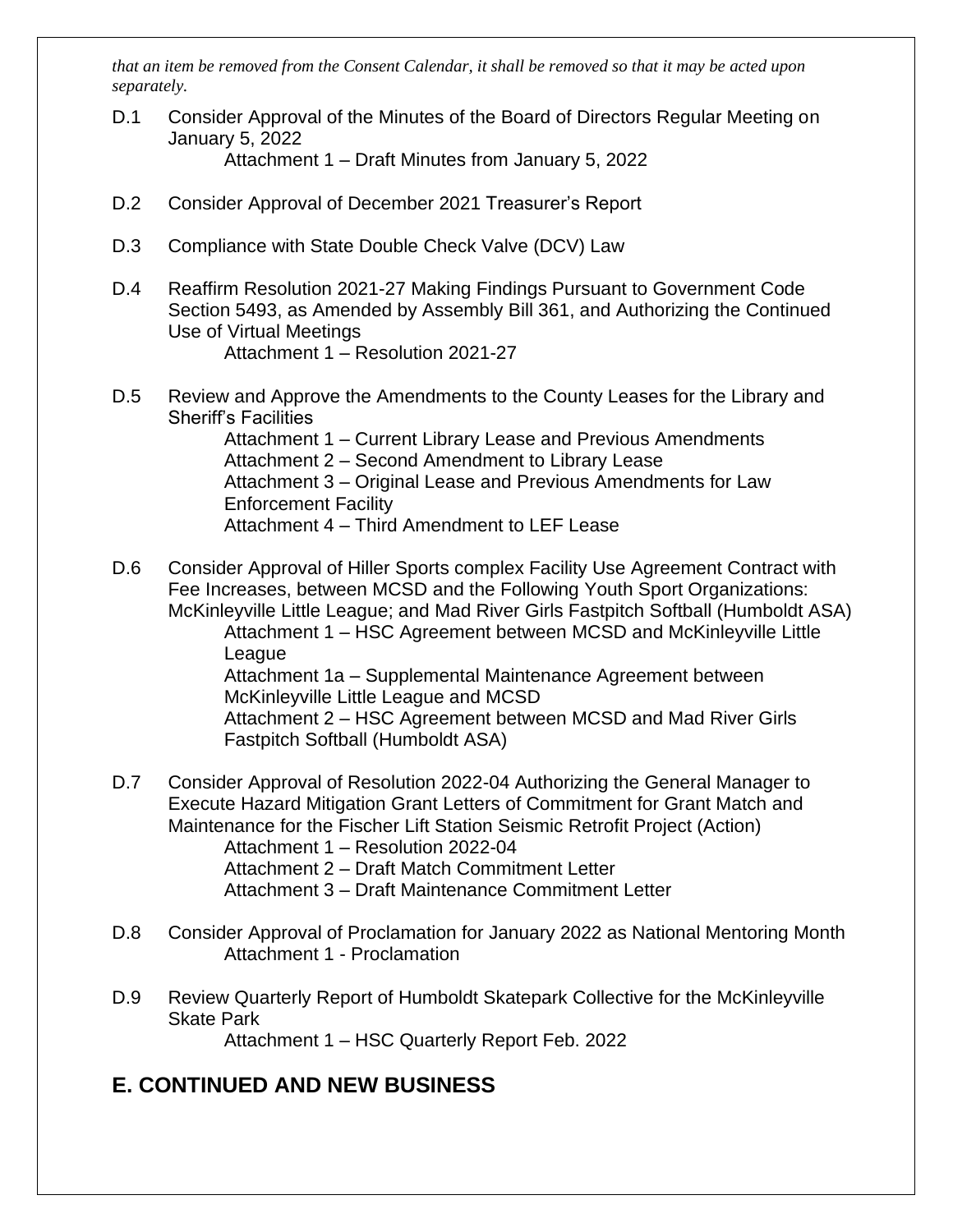- E.1 Consider Adoption of Resolution 2022-01 Recognizing, Honoring, and Commending David Baldosser for Twenty-Five (25) Years of Service Attachment 1 – Resolution 2022-01
- E.2 Consider Appointment of Applicant, Jennifer Ortega to Vacant Seat on the Park and Recreation Committee (PARC) Attachment 1—Jennifer Ortega PARC application and resume
- E.3 Water & Sewer Main Line Replacement & Rehabilitation Master Plan Presentation & Acceptance

Attachment 1 – Sanitary Sewer Main Line Replacement & Rehabilitation Master Plan, Executive Summary and TOC Attachment 2 - Water Main Line Replacement & Rehabilitation Master Plan, Executive Summary and TOC Attachment 3 – Main Line Replacement & Rehabilitation Presentation

E.4 Discuss and Consider Approval of Resolution 2022-05 Adopting the Mitigated Negative Declaration and the Mitigation Monitoring and Reporting Program for the 4.5 MG Water Storage Tank Project and Approving the Project

> Attachment 1 – A portion of 4.5 Million Gallon Water Storage Tank Initial Study and Mitigated Negative Declaration; see State Clearinghouse Link to Full Document and comments: <https://ceqanet.opr.ca.gov/2021120195> Attachment 2 – Proof of Publication

Attachment 3 – Notice of Completion & Environmental Document

**Transmittal** 

- Attachment 4 Comment Letters Received
- Attachment 5 Response to Comments
- Attachment 6 Resolution 2022-05
- Attachment 7 Mitigated Monitoring Report
- Attachment 8 Notice of Determination
- E.5 Consider Approval of Resolution 2022-02 Supporting Single Payer Bills for Health Care Reform

Attachment 1 – Resolution 2022-02

- Attachment 2 Legislative Information on AB1400
- Attachment 3 Text of H.R. 1976
- E.6 Consider Approval of Resolution 2022-03 Reviewing and Approving, with Amendments, Board Policies and Procedures related to Governance, Ethics, and Board Conduct

Attachment 1 – Resolution 2022-03

Attachment 2 – Redlined Revision of Board Policy Manual

E.7 Review Information for the Draft Capital Improvement Plan for the Parks and General Fund, FY 2022-23

Attachment 1 – Draft Capital Improvement Plan for the Fiscal Years ending June 30, 2022-2031 for the Parks and General Fund

Attachment 2 – Draft Capital Improvement Plan Narrative for Fiscal Year 2022-23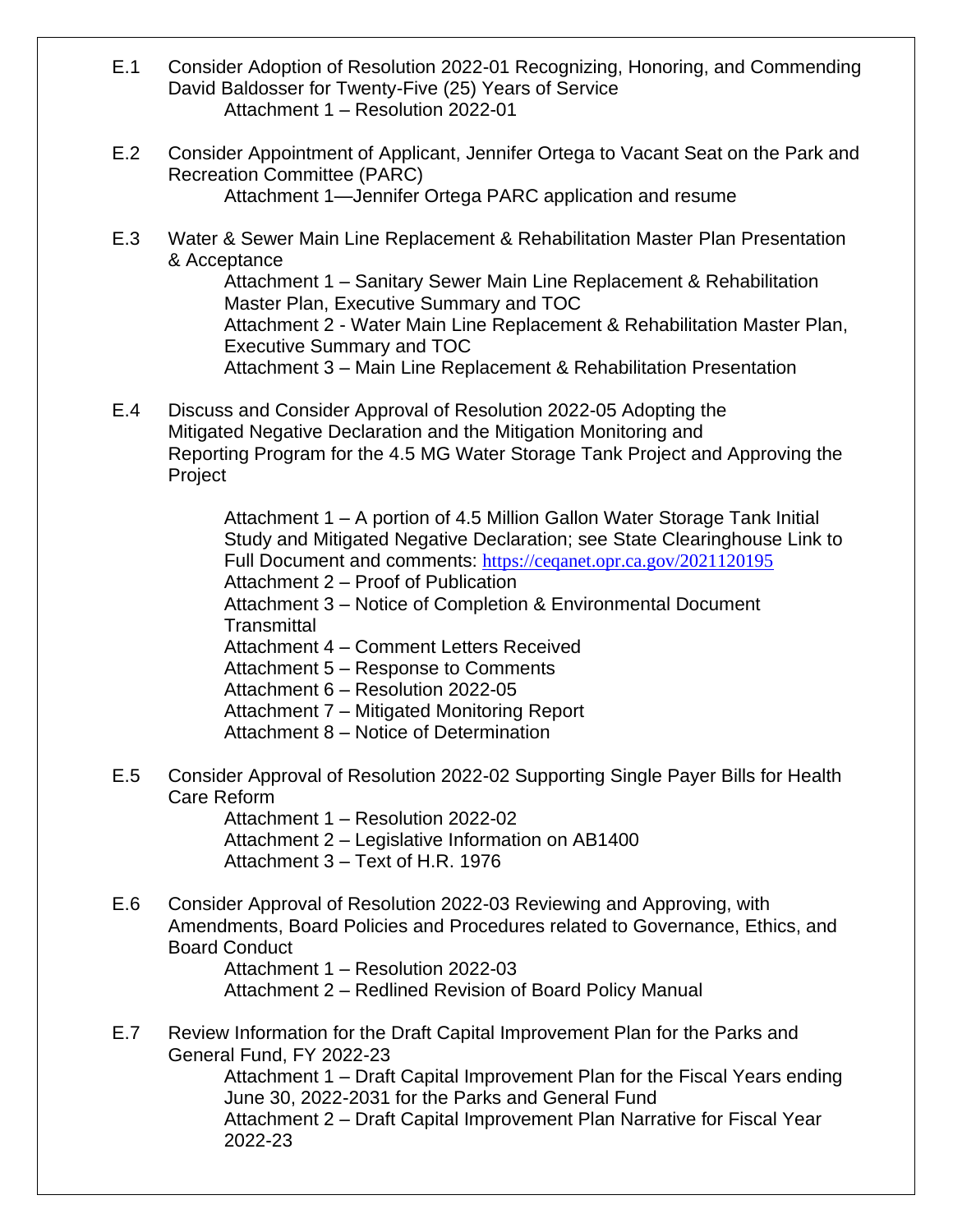E.8 Consider Granting Authorization to the General Manager to work with Green Diamond Resource Company to Develop Grant Applications for Joint Fuel Break Projects at the Community Forest/Private Property Interface Attachment 1 – Sample Fuel Break Project Maps

## **F. REPORTS**

*No specific action is required on these items, but the Board may discuss any particular item as required.*

#### F.1 ACTIVE COMMITTEE REPORTS

- a. Parks and Recreation Committee (Binder/Clark-Peterson)
- b. Area Fund (John Kulstad/Clark-Peterson)
- c. Redwood Region Economic Development Commission (Clark-Peterson/Binder)
- d. McKinleyville Senior Center Board Liaison (Binder/Clark-Peterson)
- e. Audit (Orsini/Couch)
- f. Employee Negotiations (Couch)
- g. McKinleyville Municipal Advisory Committee (Orsini)
- h. Humboldt Local Agency Formation Commission (Couch)
- i. Environmental Matters Committee (Couch/Clark-Peterson)
- j. AdHoc Committee Community Forest (Mayo/Orsini)
- k. AdHoc Committee Latent Powers (Couch/Orsini)
- F.2 LEGISLATIVE AND REGULATORY REPORTS
- F.3 STAFF REPORTS
	- a. Support Services Department (Colleen M.R. Trask)
	- b. Operations Department (James Henry)
	- c. Parks & Recreation Department (Lesley Frisbee)
	- d. General Manager (Pat Kaspari)
		- Attachment 1 WWMF Monthly Self-Monitoring Report
- F.4 PRESIDENT'S REPORT
- F.5 BOARD MEMBER COMMENTS, ANNOUNCEMENTS, REPORTS AND AGENDA ITEMS REQUESTS

### **G. ADJOURNMENT**

# **Posted 5:00 pm on January 28, 2021**

*Pursuant to California Government Code Section 54957.5. this agenda and complete Board packet are available for public inspection on the web at McKinleyvillecsd.com/minutes or upon request at the MCSD office, 1656 Sutter Road, McKinleyville. A complete packet is also available for viewing at the McKinleyville Library at 1606 Pickett Road, McKinleyville. If you would like to receive the complete packet via email, free of charge, contact the Board Secretary at (707)839-3251 to be added to the mailing list.*